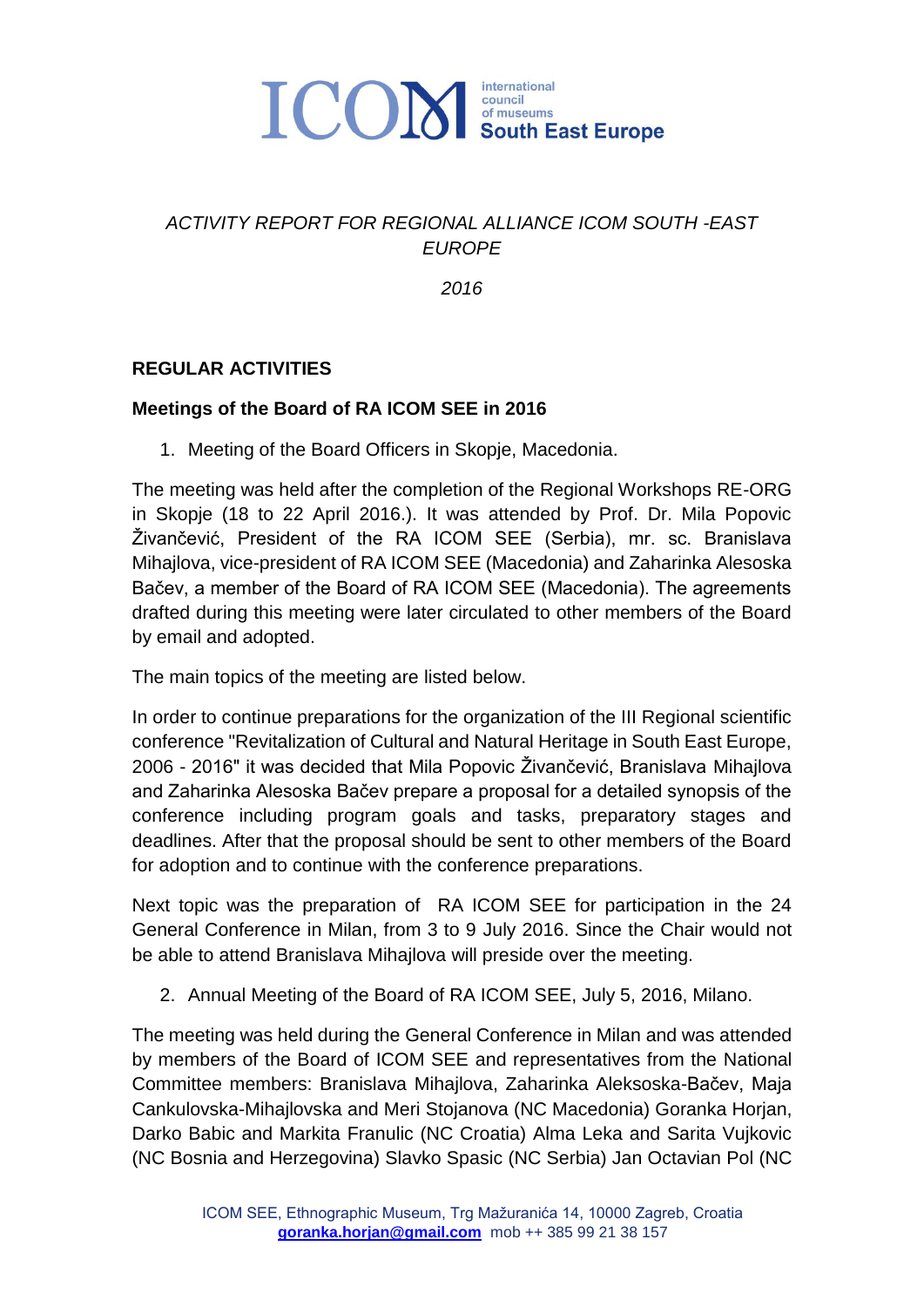Romania) Valeria Suruceanu (NC Moldova) and Aleksandra Bounia (NC Greece). Due to the absence of the President of RA ICOM SEE Mile Popović-Živančević, Annual Meeting of the Board led by the vice president of RA ICOM SEE Branislava Mihajlova. Several points of the agenda were discussed:

- a) Information on the program of III Regional Scientific Conference RA ICOM SEE - Revitalization of cultural and natural heritage in the region of SE Europe, 2006-2016 was given. Suggestions and remarks of the members were taken into account. Slavko Spasić made suggestions for the day trip as a post-conference programme.
- b) The discussion about the new methodology of work in accordance with the Statutes of ICOM for the election of new members of the Board of ICOM SEE was discussed. Goranka Horjan pointed out that the method of election of new members of the Board of ICOM SEE has to be in line of new statutes of ICOM that will be adopted at the General Conference in Milan. It was agreed that the elections will take place at the next meeting in Belgrade in December.
- c) Implementation of the project RE ORG in Macedonia. Zaharinka Aleksoska Bacheva confirmed the success of the project RE-ORG in Macedonia, which was implemented in April 2016 at the Museum of Contemporary Art-Skopje and with the participation of 15 professionals from 7 Macedonian Museum. All agreed that this project should continue to be part of the ICOM SEE work.
- d) Participants discussed the project that ICOM SEE will send to the call for special projects of ICOM in 2017. The idea to continue with the successful implementation of RE-ORG was adopted.
- e) At this meeting, attended by the President of the NC ICOM Greece, Ms A. Bounia has expressed a desire to join the RA ICOM SEE and the work of the Conference.
- f) Goranka Horjan informed the participants and the decision of the Executive Council to support financially regional alliances (aprox. with 3,000 euros) in 2016.

3. The General Meeting of the Board of RA ICOM SEE, 9 December 2016, Belgrade, Serbia.

The general meeting was held after the end of the working part III Regional Scientific Conference "Revitalization of cultural and natural heritage in the region of Southeast Europe, 2006 -2016". The agenda of the meeting was as follows:

a. The report on the work of RA ICOM SEE for the period 2006-2016

b. Election of new Board members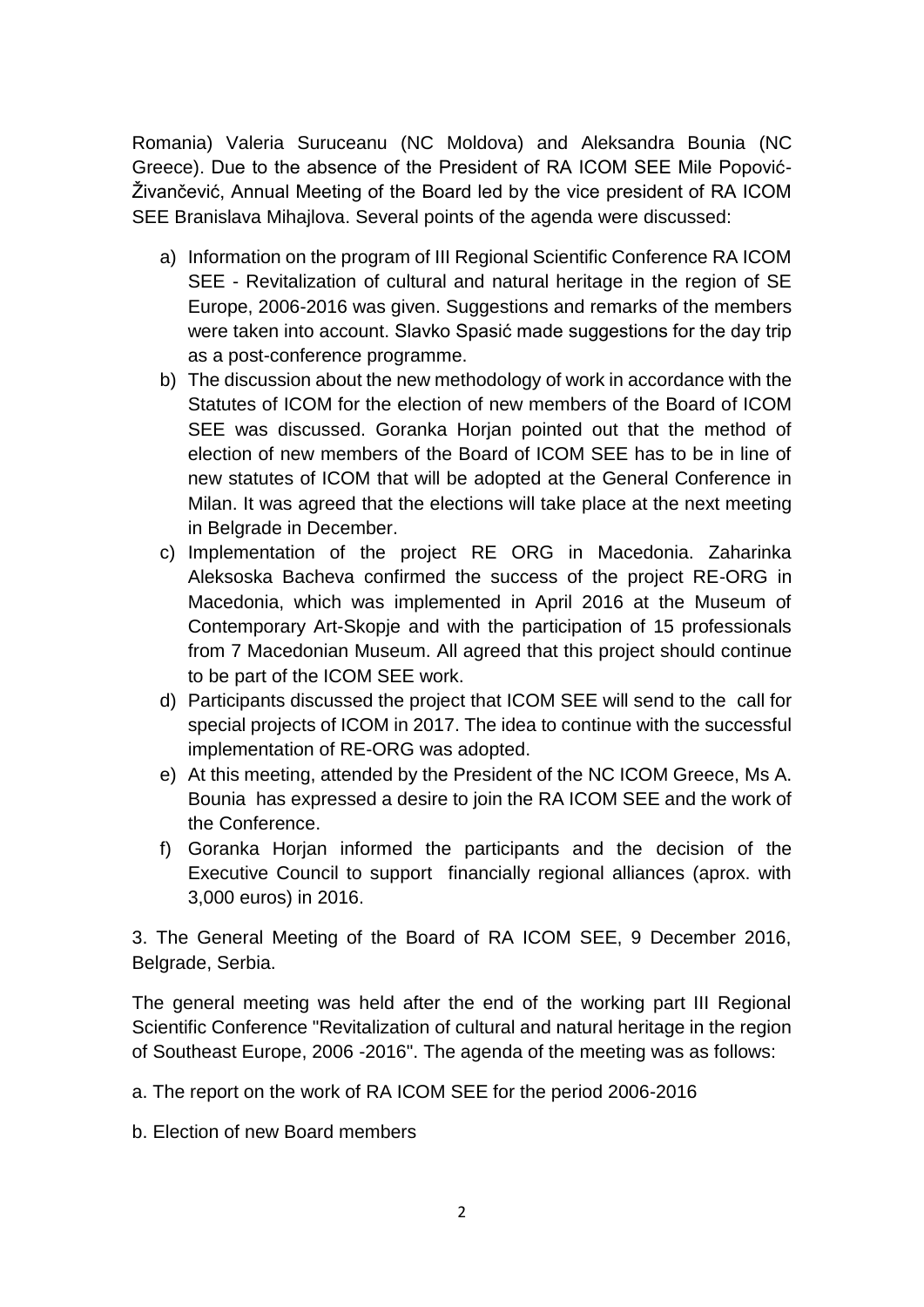c. The agreement for the application of projects RA ICOM SEE Grant for ICOM 2017.

d. Miscellaneous

After adopting the agenda discussions followed:

a) The report on the work of RA ICOM SEE for the period 2006 to 2016.

President of the RA ICOM SEE Mila Popović-Živančević announced that her presentation at the plenary session on December 8 during the opening of III Regional Scientific Conference "Revitalization of cultural and natural heritage in the region of Southeast Europe, 2006-2016", is largely a ten-year summary of the work. After some formal adjustments it will take the form of a written document of the Report on the Work of RA ICOM SEE in the period of her presidency. Mila Popović-Živančević announced that this report should be prepared by 31 December 2016 and forwarded it to the members of the Board for approval via email. (Special Feature)

b. Election of new Board members

Member countries proposed the following candidates for members of the Board of RA ICOM SEE for the period 2017-2020:

*Albania*

Dr. sc. Sabina Veseli, National Archaeological Museum of Tirana,

Melsi Labi, Director of the National History Museum

### *Bosnia and Herzegovina*

Dr. sc. Sarita Vujkovic, Director of the Museum of Contemporary Art Banja Luka, a candidate for the Vice-president of RA ICOM SEE,

Azra Bečevica Šarenkapa, the National Museum in Sarajevo

### *Croatia*

Goranka Horjan, director of the Ethnographic Museum in Zagreb, a candidate for the President of RA ICOM SEE

Markita Franulic, director of the Technical Museum Nikola Tesla in Zagreb

*Serbia*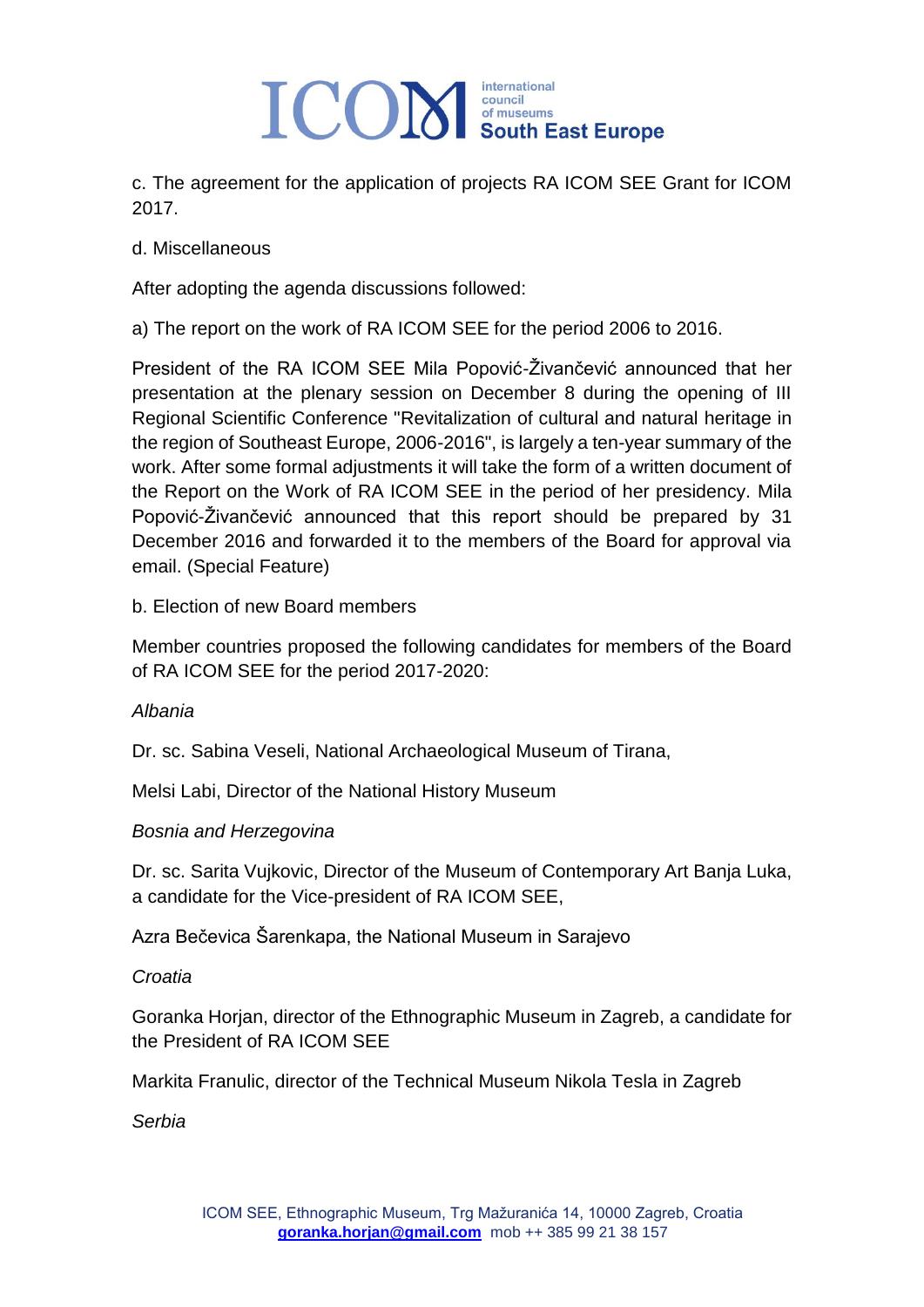Prof. Dr. sc. Biljana Djordjevic, National Museum in Belgrade, a candidate for Secretary of RA ICOM SEE

Dr. sc. Tijana Palkovljević, director. Gallery Matica Srpska, Novi Sad

#### *Slovenia*

Dr. sc. Tanja Roženbergar, director of the Slovenian Ethnographic Museum, a candidate for the Vice-president of RA ICOM SEE,

Mr. sc Estera.Cerar, Technical Museum of Slovenia, the head of the Museum of Post and Telecommunications, (second term)

#### *Romania*

Dr. sc. Dan Octavian Paul, Banat Museum - Temisoara (second term)

A proposal for another member of the Board of RA ICOM SEE is needed.

#### *Bulgaria*

Alexander Watts, restorer at the National Museum of History, (second term)

Prof. Dr. sc. Mirella Decheva, Sofia University "St. Kliment Ohridski", (second term)

#### *Moldova*

Dr. sc. Sergiu Pana, National Museum of Ethnography and Natural History of Moldova (second term)

Valeria Suruceanu, Curator at the National Museum of Arts, (second term)

#### *Macedonia*

Mr.sc. Gordan Nikolov, curator, advisor at the Museum of Macedonia, an ethnologist, a permanent member

Rubinco Belčeski, curator-adviser in the Bureau for protection of monuments of culture and Museum Prilep.

### *Montenegro*

Mr. sc. Pejaković-Mileva Vujosevic, Director of the Maritime Museum in Kotor, (second term)

Ana Ivanovic, National Museum of Montenegro, Art Museum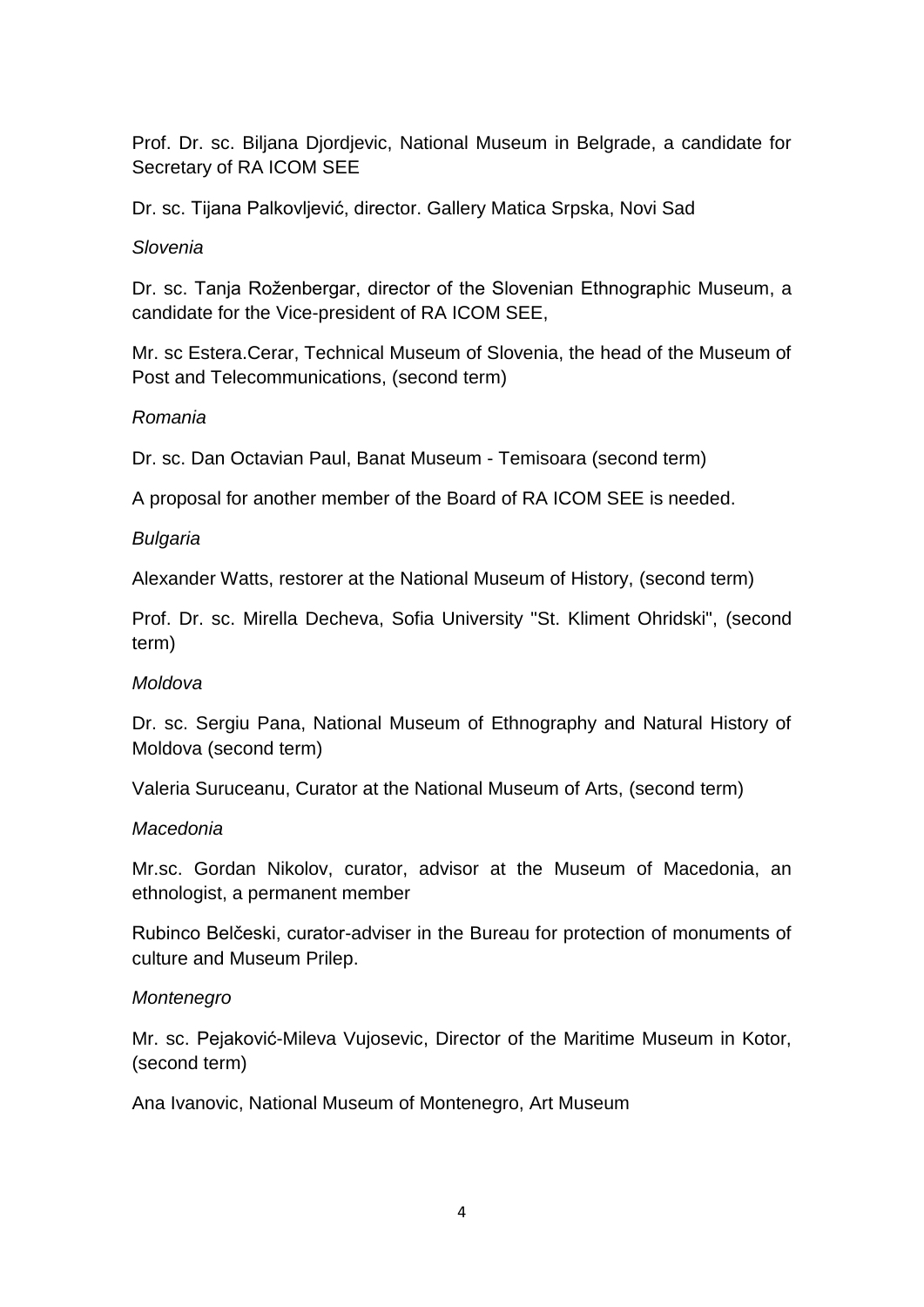At the elections all proposed candidates are elected as members of the new Board RA ICOM SEE. The new President of the RA ICOM SEE, Goranka Horjan, Director of the Ethnographic Museum in Zagreb, Croatia will start the mandate in January 2017 with other elected officers Dr. sc. Sarita Vujkovic, Director of the Museum of Contemporary Art in Banja Luka, Bosnia and Herzegovina and Dr Tanja Roženbergar, director of the Slovenian Ethnographic Museum, Slovenia as two Vice-presidents of RA ICOM SEE and Prof. Dr. sc. Biljana Djordjevic, National Museum in Belgrade, Serbia as the Secretary of RA ICOM SEE.

The newly elected Board of RA ICOM SEE has accepted a proposal to form the Advisory Committee RA ICOM SEE, which would include part of the former members of the Board of RA ICOM SEE. Their experience and knowledge should contribute to the further development of regional projects, activities and work of the RA ICOM SEE. The Advisory Committee includes: Nina Zdravić Polič from Slovenia, Mila Popović-Živančević from Serbia, Ljiljana Zeković from Montenegro, Branislava Mihajlova and Zaharinka Alesoska-Bačev from Macedonia, Vlatka Filipčić Maligec from Croatia and Alma Leka from Bosnia and Herzegovina .

It was agreed that the new Board of RA ICOM SEE official takes over from 1 January 2017.

c) The agreement for the application of projects RA ICOM SEE Grant for ICOM 2017.

It has been suggested that because of the importance of the project, designed the methodology and positive results to go ahead with the project RE ORG. It was agreed to prepare applications for ICOM 2017 Grant for two new regional workshops RI ORG, which would be held in Croatia and Slovenia in 2017 and 2018 with the following partners: NK ICOM Montenegro, Slovenia, Croatian and Albanian. The realization of the Workshop will be made ICRROM the Central Institute for Conservation in Belgrade-CEC.

#### d) Miscellaneous

No topics were discussed.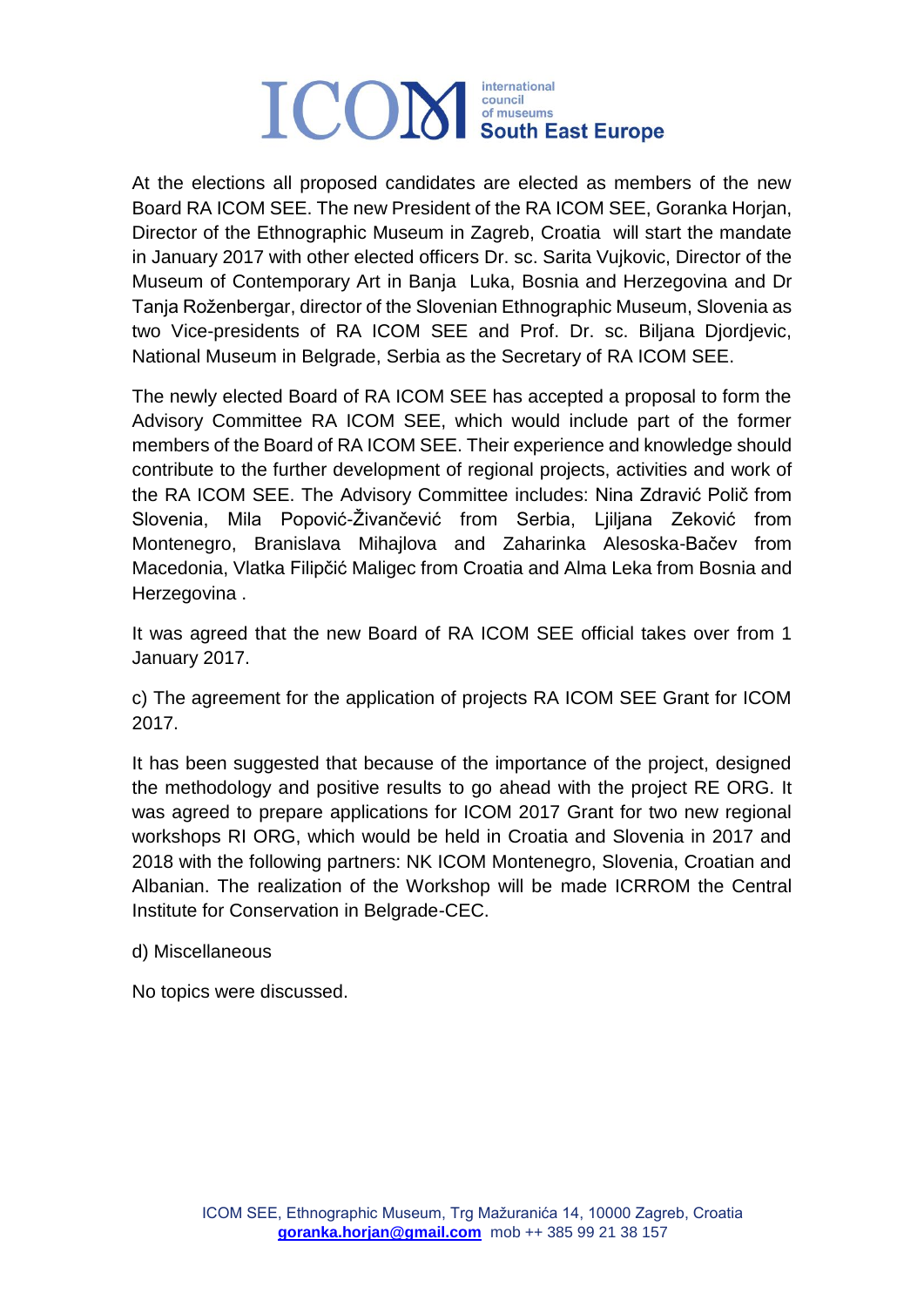#### **REGIONAL EDUCATIONAL WORKSHOP**

RE-ORG SEE (Training Program for the Reorganization of the Museum Depots in the Countries of South East Europe), training program for the reorganization of he museum depots in South Eastern Europe.

RE-ORG workshops, 18 - 22. April 2016 at Skopje, Macedonia. The workshop was organized at the Museum of Contemporary Art in Skopje. Educators and facilitators of this program RE-ORG workshop were Veljko Džikić and Natalija Cosic from the Central Institute for Conservation in Belgrade-CEC (attached to a special report).

The workshop was attended by 15 curators and conservators from 7 museum in Skopje.

RE-ORG methodology looks at the museum depot through the 4 aspects: management, building / space, collections and furniture / equipment. Accordingly, formulated 10 criteria that represent the optimal situation, we want to achieve in each RE-ORG workshop:

- 1. one trained staff member is responsible
- 2. Key policies and procedures exist and are applied
- 3. Building and space depots provide adequate protection for collection
- 4. Space is committed to supporting the depot
- 5. Space depot contains only objects that are (or will be) accessioned
- 6. Objects are not located directly on the floor

7. Each item is in a stable condition, ready to be used for the activities of the museum.

8. Each case is assigned to a certain location in the depot

9. Each item can be physically taken without moving more than two other cases

10. Each item can be found in the physical within three minutes (maybe a little more time for the museum).

RI ORG Workshop at the Museum of Contemporary Art in Skopje contributed to the reorganization of the selected depots improve access to cases, form new passes that allow seamless communication through the depot, both users and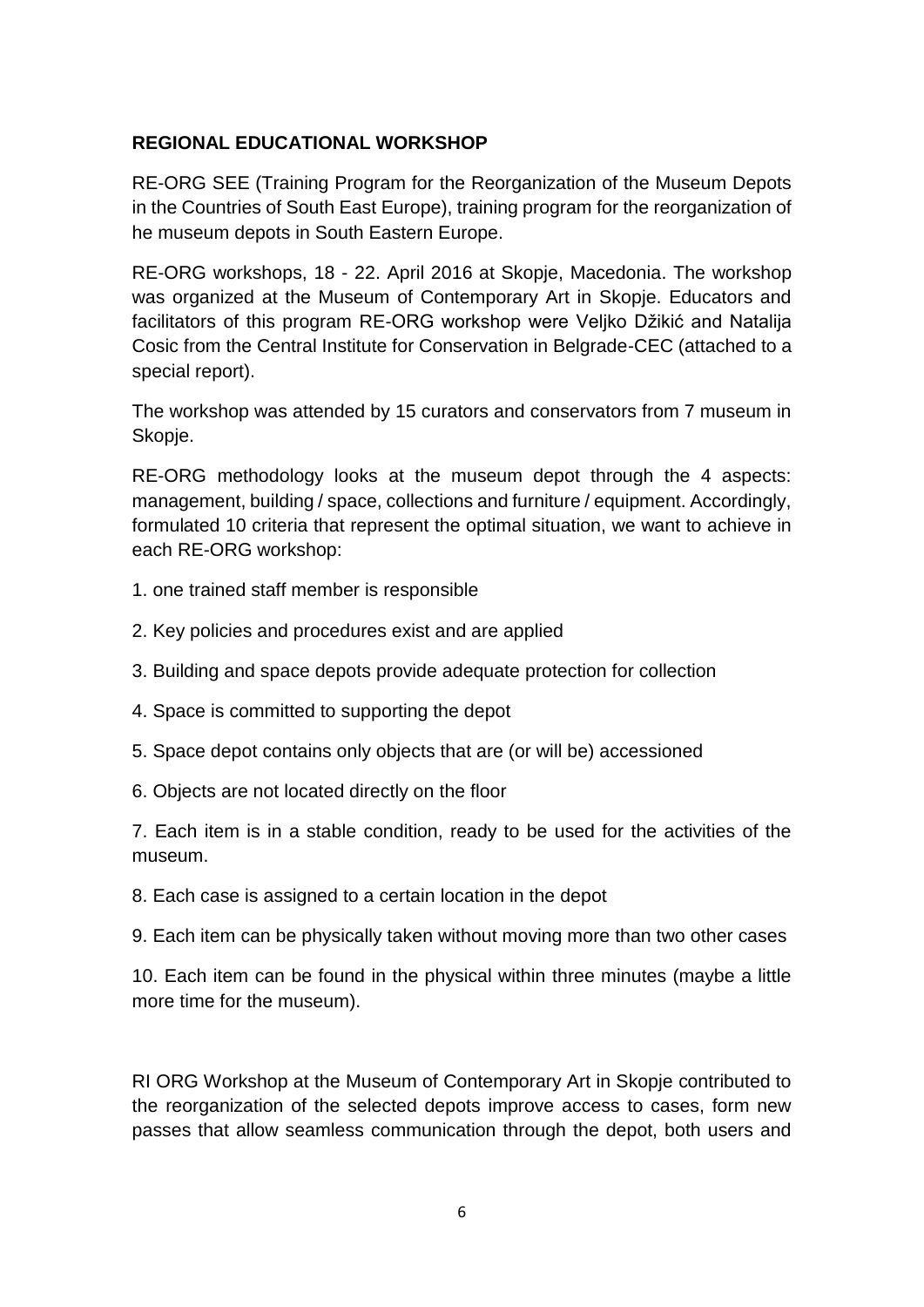the necessary equipment. No object is no longer on the floor. In the context of criteria of professional depot, now treated depot meets 7 out of 10 criteria.

## REGIONAL CONFERENCE

III Regional Scientific Conference

"Revitalization of Cultural and Natural Heritage in South East Europe", 8 - 10 December 2016, Belgrade.

The conference was held at the ALFA BK University in Belgrade, RA ICOM SEE partners were ALFA BK University and the Karic Foundation. They helped to organize the conference together with ICOM Grant, in the amount of 3,000 euros, which RA ICOM SEE received in October 2016.

III Regional Scientific Conference is the result of many years and the finalization of the project "Revitalization of Cultural and Natural Heritage in South East Europe" which was a strategic platform since the establishment of RA ICOM SEE. From 2006 to today, this project consisted of a number of sub-projects, workshops and major regional conference that were the main carriers of this project, and on a phase by phase were systematically monitored its results.

The first ICOM SEE Regional Conference on "The State of cultural and natural heritage in the Balkan region" Kladovo, Serbia, October 2006 was able to analyze and determine the status of heritage.

The second Regional Science RA ICOM SEE Conference "Risk assessment of cultural and natural heritage in South East Europe", Niš, May 2012, managed to identify and define the risks and prioritize the most vulnerable content of heritage protection.

The third Regional Scientific Conference RA ICOM SEE "Revitalization of Cultural and Natural Heritage in South East Europe", Belgrade, 8-10. in December 2016, was able to show all the results achieved in the revitalization of the cultural and natural heritage in the region of Southeast Europe in the period from 2006-2016., institutional, professional and social.

The conference was attended by about 70 participants from different countries of the region of South Eastern Europe, of which 48 participants with presentations and 3 with posters.

The programme included 6 sessions: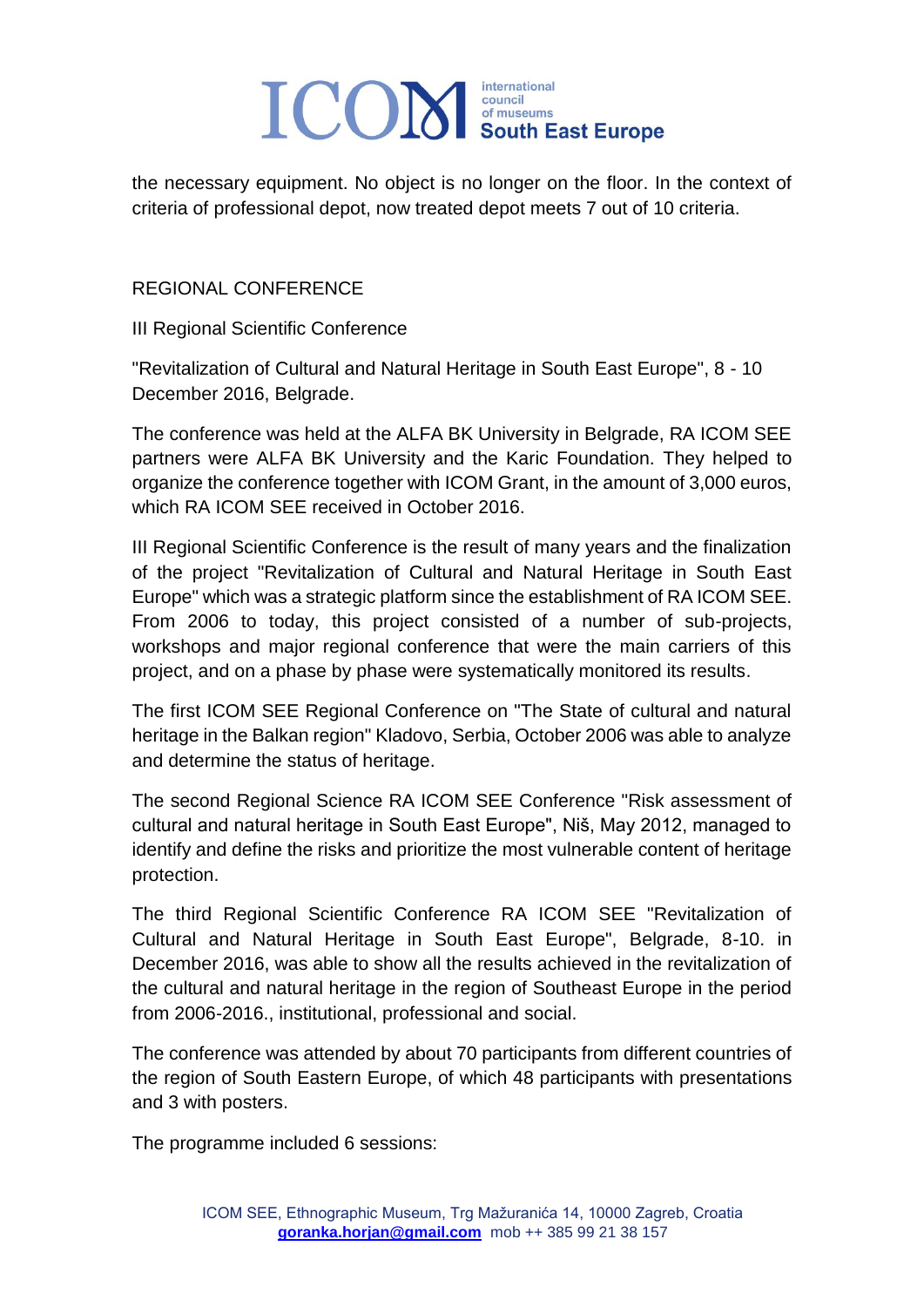Session 1 Science and Heritage (Scientific research and heritage)

Session 2. Education and heritage (Training and Education)

Session 3. Heritage and Society (Law and heritage; Heritage and Social Development; Management heritage)

Session 4 heritage protection (protection of cultural heritage, protection of natural heritage)

Session 5. Documentation heritage

Session 6. Security heritage (Extraordinary opportunities; Illegal activities; unsuitable professional intervention on heritage)

The most important outcome of the Conference is to be the first time shown that the professional activity of the participants of the Conference succeeded in integrative, interdisciplinary and multiudisciplinarno unite material, intangible and natural heritage, as a unique system Why can and caring for our heritage.

After the opening part III Regional Scientific Conference, December 10, members of the ICOM SEE extend their stay in Belgrade and visited the most attractive tourist site-in, at Kalemegdan fortress, which is a museum of the past Belgrade outdoors. It was created over a long period from the 1st to the 18th century, from the Roman fort, through the Byzantine castle, medieval Serbian capital, to the Austrian and Ottoman artillery fortification. On that occasion, colleagues visited the Natural History Museum Gallery at Kalemegdan and visited the magical world of dinosaurs.

III Regional scientific conference "Revitalization of Cultural and Natural Heritage in South East Europe", followed the book of abstracts, in native Slavic language and English, appropriate informative and promotional material such as posters, bags, pens, notepads, calendars, bookmarkers. During the preparation of the conference, in September 2016, we opened a special site with the address: // www see.rs wire, and email: rsc.icomsee@alfa.edu.rs

FUTURE PROJECTS PREPARATION

Several topics were listed as future project proposals:

1. Regional Workshop on Protection of Cultural Heritage in Emergency Situations (continuation of the project from Banja Luka 2015).

2. Regional project Combating illegal trafficking and other illegal activities in the field of heritage.